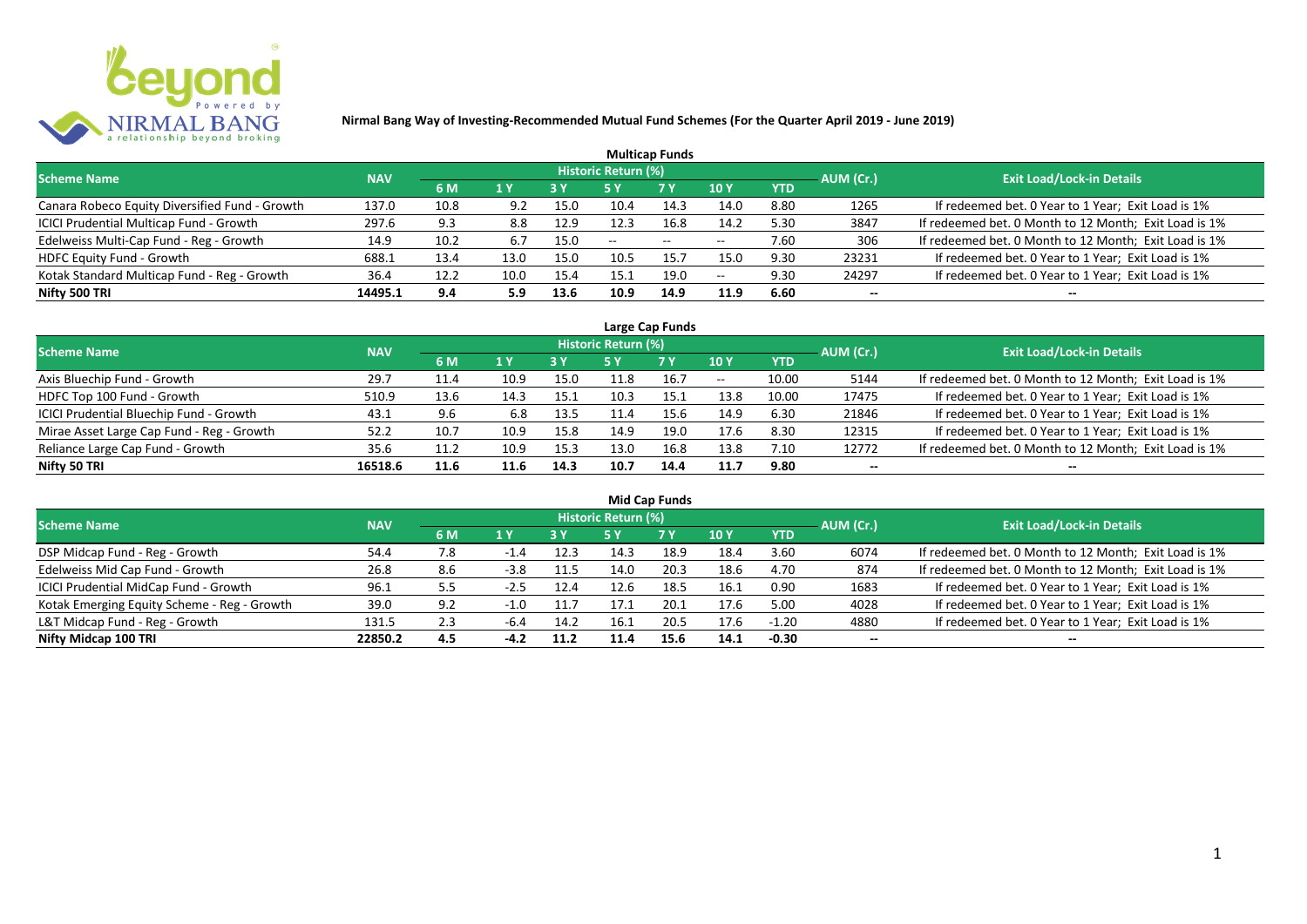

|                                           |            |     |      |      |                            | Large & Midcap |      |            |           |                                                    |
|-------------------------------------------|------------|-----|------|------|----------------------------|----------------|------|------------|-----------|----------------------------------------------------|
| <b>Scheme Name</b>                        | <b>NAV</b> |     |      |      | <b>Historic Return (%)</b> |                |      |            | AUM (Cr.) | <b>Exit Load/Lock-in Details</b>                   |
|                                           |            | 6 M |      |      |                            | <b>7 Y</b>     | 10 Y | <b>YTD</b> |           |                                                    |
| Canara Robeco Emerging Equities - Growth  | 94.8       | 9.4 |      | 15.7 | 18.2                       | 23.0           | 21.3 | 6.50       | 4890      | If redeemed bet. 0 Year to 1 Year; Exit Load is 1% |
| IDFC Core Equity Fund - Reg - Growth      | 45.2       |     |      | 12.0 | 10.9                       | 14.0           | 10.9 | 2.50       | 2954      | If redeemed bet. 0 Day to 365 Day; Exit Load is 1% |
| Principal Emerging Bluechip Fund - Growth | 104.3      | 5.b | -2.6 | 14.0 | 16.1                       | 21.6           | 18.3 | 3.20       | 2190      | If redeemed bet. 0 Year to 1 Year; Exit Load is 1% |
| NIFTY Large Midcap 250 TRI                | 7303.0     | 7.9 |      | 14.0 | 12.4                       | 16.7           | 13.6 | 4.40       | --        | $- -$                                              |

|                                                |            |      |        |      |                     | <b>Focused Funds</b> |            |            |           |                                                       |
|------------------------------------------------|------------|------|--------|------|---------------------|----------------------|------------|------------|-----------|-------------------------------------------------------|
| <b>Scheme Name</b>                             | <b>NAV</b> |      |        |      | Historic Return (%) |                      |            |            | AUM (Cr.) | <b>Exit Load/Lock-in Details</b>                      |
|                                                |            | 6 M  | 1 V    |      |                     | 7 Y                  | 10Y        | <b>YTD</b> |           |                                                       |
| Axis Focused 25 Fund - Growth                  | 28.6       | 9.6  | 4.1    | 16.3 | 14.6                | $\sim$               | $\sim$ $-$ | 6.70       | 7584      | If redeemed bet. 0 Month to 12 Month; Exit Load is 1% |
| <b>IDFC Focused Equity Fund - Reg - Growth</b> | 37.5       | 8.1  | $-4.9$ | 12.9 | 8.8                 |                      | 9.5        | 6.20       | 1632      | If redeemed bet. 0 Days to 365 Days; Exit Load is 1%  |
| SBI Focused Equity Fund - Growth               | 145.0      | 13.6 |        | 14.3 | 15.8                | 18.0                 | 19.1       | 9.70       | 4234      | If redeemed bet. 0 Year to 1 Year; Exit Load is 1%    |
| <b>S&amp;P BSE 500</b>                         | 15413.0    | 8.8  |        | 12.3 | 9.7                 | 13.4                 | 10.8       | 6.00       | --        | --                                                    |

| <b>Small Cap Funds</b>                         |            |     |        |                     |      |                          |                          |            |           |                                                    |  |  |  |
|------------------------------------------------|------------|-----|--------|---------------------|------|--------------------------|--------------------------|------------|-----------|----------------------------------------------------|--|--|--|
| <b>Scheme Name</b>                             | <b>NAV</b> |     |        | Historic Return (%) |      |                          |                          |            | AUM (Cr.) | <b>Exit Load/Lock-in Details</b>                   |  |  |  |
|                                                |            | 6 M | 1 Y    |                     | 5 Y  | <b>7Y</b>                | 10Y                      | <b>YTD</b> |           |                                                    |  |  |  |
| Franklin India Smaller Companies Fund - Growth | 54.4       | 7.6 | $-7.4$ | 8.7                 | 14.8 | 22.5                     | 18.9                     | 3.70       | 7403      | If redeemed bet. 0 Year to 1 Year; Exit Load is 1% |  |  |  |
| HDFC Small Cap Fund - Growth                   | 43.3       | ς η | $-4.3$ | 17.2                | 15.6 | 18.8                     | 16.5                     | 1.80       | 8403      | If redeemed bet. 0 Year to 1 Year; Exit Load is 1% |  |  |  |
| L&T Emerging Businesses Fund - Reg - Growth    | 24.1       | 0.6 | $-9.9$ | 16.6                | 16.1 | $\overline{\phantom{a}}$ | $\overline{\phantom{a}}$ | $-3.10$    | 6177      | If redeemed bet. 0 Year to 1 Year; Exit Load is 1% |  |  |  |
| Reliance Small Cap Fund - Growth               | 40.4       | 4.7 | -6.0   | 15.6                | 17.8 | 24.0                     | $\sim$ $-$               | 1.60       | 8050      | If redeemed bet. 0 Year to 1 Year; Exit Load is 1% |  |  |  |
| SBI Small Cap Fund - Growth                    | 52.3       |     | $-2.8$ | 16.3                | 23.2 | 25.9                     | $- -$                    | 3.70       | 1992      | If redeemed bet. 0 Year to 1 Year; Exit Load is 1% |  |  |  |
| Nifty Smallcap 100 TRI                         | 7826.3     | 6.4 | -14.4  | 7.6                 | 4.9  | 11.5                     | 10.1                     | $-0.10$    | $- -$     | --                                                 |  |  |  |

#### **ELSS Schemes (Tax Saving u/s 80-C)**

| Scheme Name                                   | <b>NAV</b> |      |        | <b>Historic Return (%)</b> |       |                                                |                 | AUM (Cr.)  | <b>Exit Load/Lock-in Details</b> |       |
|-----------------------------------------------|------------|------|--------|----------------------------|-------|------------------------------------------------|-----------------|------------|----------------------------------|-------|
|                                               |            | 6 M  | 1 Y    |                            | 5 Y   | <b>7 Y</b>                                     | 10 <sub>Y</sub> | <b>YTD</b> |                                  |       |
| Aditya Birla Sun Life Tax Relief 96 - Growth  | 31.3       |      | $-0.5$ | 12.2                       | 14.6  | 18.3                                           | 14.1            | 1.30       | 8685                             | Nil   |
| Axis Long Term Equity Fund - Growth           | 46.0       | 9.8  | 5.7    | 13.8                       | 15.7  | 20.8                                           | $- -$           | 7.10       | 19109                            | Nil   |
| IDFC Tax Advantage (ELSS) Fund - Reg - Growth | 57.0       | 8.5  | $-0.6$ | 13.9                       | 13.7  | 17.9                                           | 15.1            | 5.60       | 1996                             | Nil   |
| Invesco India Tax Plan - Growth               | 51.5       | 7.0  |        | 12.7                       | 13.9  | 17.6                                           | 16.3            | 5.20       | 839                              | Nil   |
| Mirae Asset Tax Saver Fund - Reg - Growth     | 18.0       | 10.7 | 10.5   | 19.1                       | $- -$ | $\hspace{0.1mm}-\hspace{0.1mm}-\hspace{0.1mm}$ | $- -$           | 7.90       | 1949                             | Nil   |
| <b>S&amp;P BSE 200 TRI</b>                    | 5890.0     | 9.6  | 7.7    | 14.0                       | 11.2  | 15.1                                           | 12.3            | 7.00       | $\overline{\phantom{a}}$         | $- -$ |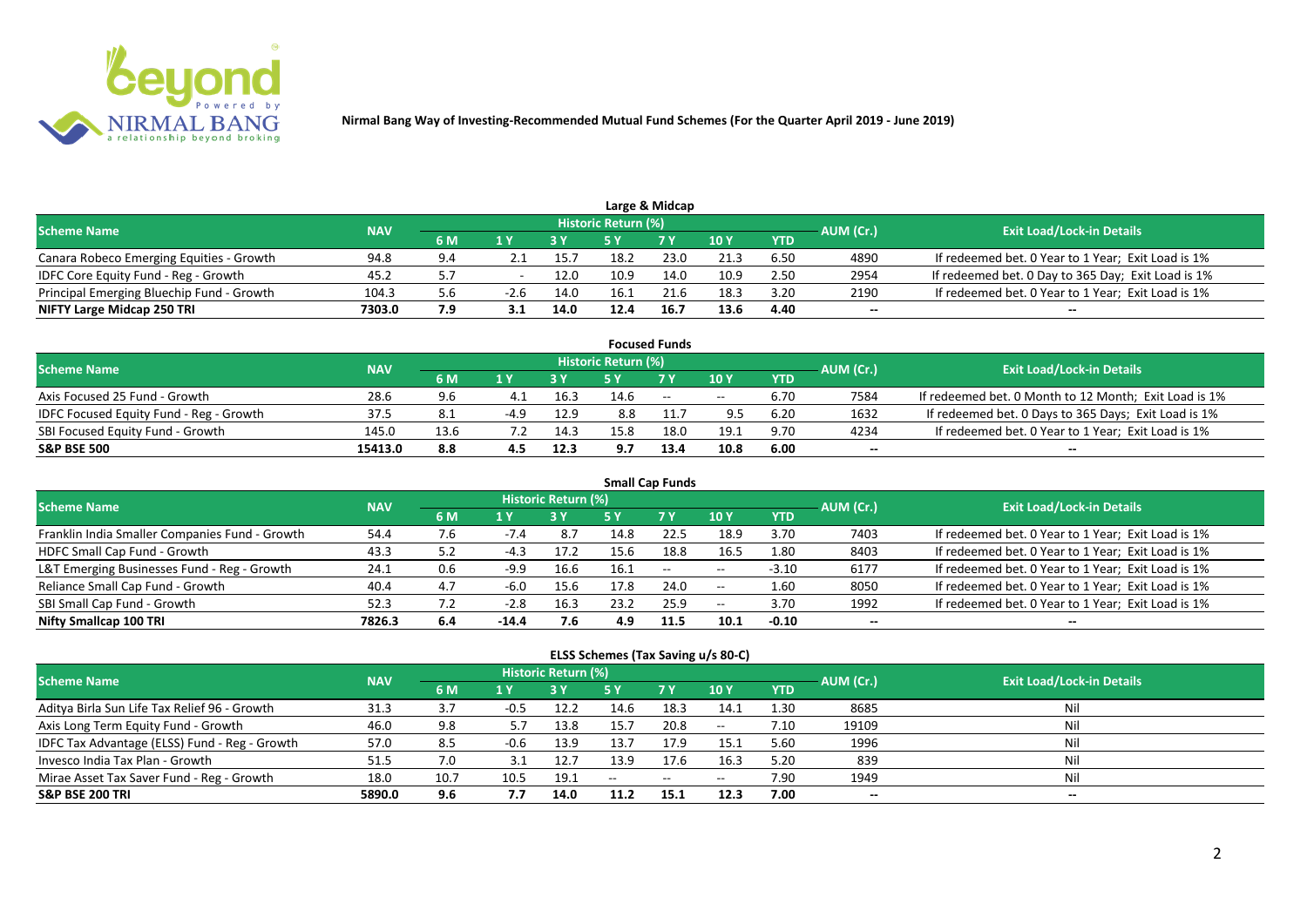

| <b>Contra/Value Fund</b>                  |            |     |                         |                     |      |            |      |            |           |                                                       |  |  |  |
|-------------------------------------------|------------|-----|-------------------------|---------------------|------|------------|------|------------|-----------|-------------------------------------------------------|--|--|--|
| <b>Scheme Name</b>                        | <b>NAV</b> |     |                         | Historic Return (%) |      |            |      |            | AUM (Cr.) | <b>Exit Load/Lock-in Details</b>                      |  |  |  |
|                                           |            | 6 M | $\mathbf{1} \mathbf{v}$ |                     |      | <b>7 Y</b> | 10Y  | <b>YTD</b> |           |                                                       |  |  |  |
| Kotak India EQ Contra Fund - Reg - Growth | 53.3       |     |                         | 15.0                |      | 15.0       | 13.1 | 6.60       | 811       | If redeemed bet. 0 Year to 1 Year; Exit Load is 1%    |  |  |  |
| Tata Equity P/E Fund - Reg - Growth       | 135.6      |     |                         | 15.2                | 13.8 | 18.0       | 16.0 | 3.50       | 5602      | If redeemed bet. 0 Month to 12 Month; Exit Load is 1% |  |  |  |
| UTI Value Opportunities Fund - Growth     | 61.5       | 8.8 | 3.0                     | 9.6                 | 8.1  |            | 12.4 | 5.40       | 4551      | If redeemed bet. 0 Year to 1 Year; Exit Load is 1%    |  |  |  |
| Nifty 500 TRI                             | 14495.1    | 9.4 |                         | 13.6                | 10.9 | 14.9       | 11.9 | 6.60       | --        | $- -$                                                 |  |  |  |

| Sector/Thematic                                                           |            |        |      |                     |      |           |                          |            |           |                                                    |  |  |  |
|---------------------------------------------------------------------------|------------|--------|------|---------------------|------|-----------|--------------------------|------------|-----------|----------------------------------------------------|--|--|--|
| <b>Scheme Name</b>                                                        | <b>NAV</b> |        |      | Historic Return (%) |      |           |                          |            | AUM (Cr.) | <b>Exit Load/Lock-in Details</b>                   |  |  |  |
|                                                                           |            | 6 M    | 1 Y  | <b>3Y</b>           | 5 Y  | <b>7Y</b> | <b>10Y</b>               | <b>YTD</b> |           |                                                    |  |  |  |
| Canara Robeco Consumer Trends Fund - Reg - Growth                         | 39.8       | 8.3    | 5.1  | 15.3                | 15.1 | 17.6      | $-$                      | 5.60       | 335       | If redeemed bet. 0 Year to 1 Year; Exit Load is 1% |  |  |  |
| Mirae Asset Great Consumer Fund - Growth                                  | 34.8       | 6.1    | 4.7  | 16.5                | 15.0 | 18.3      | $\overline{\phantom{a}}$ | 1.50       | 742       | If redeemed bet. 0 Year to 1 Year; Exit Load is 1% |  |  |  |
| <b>ICICI Prudential Technology Fund - Growth</b>                          | 58.4       | 3.6    | 7.5  | 11.4                | 13.4 | 18.0      | 20.5                     | 3.10       | 456       | If redeemed bet. 0 Day to 15 Day; Exit Load is 1%  |  |  |  |
| Reliance Pharma Fund - Growth                                             | 140.9      | $-4.8$ | 4.9  | 2.5                 | 9.9  | 14.0      | 18.5                     | $-5.70$    | 2711      | If redeemed bet. 0 Year to 1 Year; Exit Load is 1% |  |  |  |
| ICICI Prudential Banking and Financial Services Fund -<br>Retail - Growth | 68.1       | 17.9   | 13.5 | 21.1                | 17.0 | 22.1      | 19.9                     | 12.00      | 3068      | If redeemed bet. 0 Day to 15 Day; Exit Load is 1%  |  |  |  |
| Reliance Banking Fund - Growth                                            | 294.0      | 16.6   | 9.2  | 18.5                | 14.0 | 18.1      | 17.5                     | 11.00      | 2991      | If redeemed bet. 0 Year to 1 Year; Exit Load is 1% |  |  |  |
| Nifty 500 TRI                                                             | 14495.1    | 9.4    | 5.9  | 13.6                | 10.9 | 14.9      | 11.9                     | 6.60       | $- -$     | $- -$                                              |  |  |  |

| <b>Dynamic Asset Allocation Funds</b>            |            |     |      |                            |      |           |            |            |           |                                                         |  |  |  |
|--------------------------------------------------|------------|-----|------|----------------------------|------|-----------|------------|------------|-----------|---------------------------------------------------------|--|--|--|
| <b>Scheme Name</b>                               | <b>NAV</b> |     |      | <b>Historic Return (%)</b> |      |           |            |            |           | <b>Exit Load/Lock-in Details</b>                        |  |  |  |
|                                                  |            | 6 M | 1 Y  |                            | 5 Y  | <b>7Y</b> | <b>10Y</b> | <b>YTD</b> | AUM (Cr.) |                                                         |  |  |  |
| ICICI Prudential Balanced Advantage Fund - Reg - |            |     |      |                            |      |           |            |            |           |                                                         |  |  |  |
| Growth                                           | 36.0       | 6.9 | 7.5  | 10.2                       | 10.2 | 13.7      | 13.0       | 4.80       | 29034     | If redeemed bet. 0 Year to 1 Year; Exit Load is 1%      |  |  |  |
| Invesco India Dynamic Equity Fund - Growth       | 29.3       |     | 2.5  | 10.6                       | 10.0 | 14.4      | 12.9       | 6.10       | 1007      | If redeemed bet. 0 Month to 3 Month; Exit Load is 0.25% |  |  |  |
| SBI Dynamic Asset Allocation Fund - Reg - Growth | 13.4       | 2.6 | 3.0  | 8.0                        | $-$  | $- -$     | $- -$      | 2.50       | 649       | If redeemed bet. 0 Month to 12 Month; Exit Load is 1%   |  |  |  |
| NIFTY 50 Hybrid Composite Debt 65:35 Index       | 10135.2    | 9.5 | 11.8 | 12.2                       | 10.2 | 12.5      | 10.3       | 8.10       | --        | $- -$                                                   |  |  |  |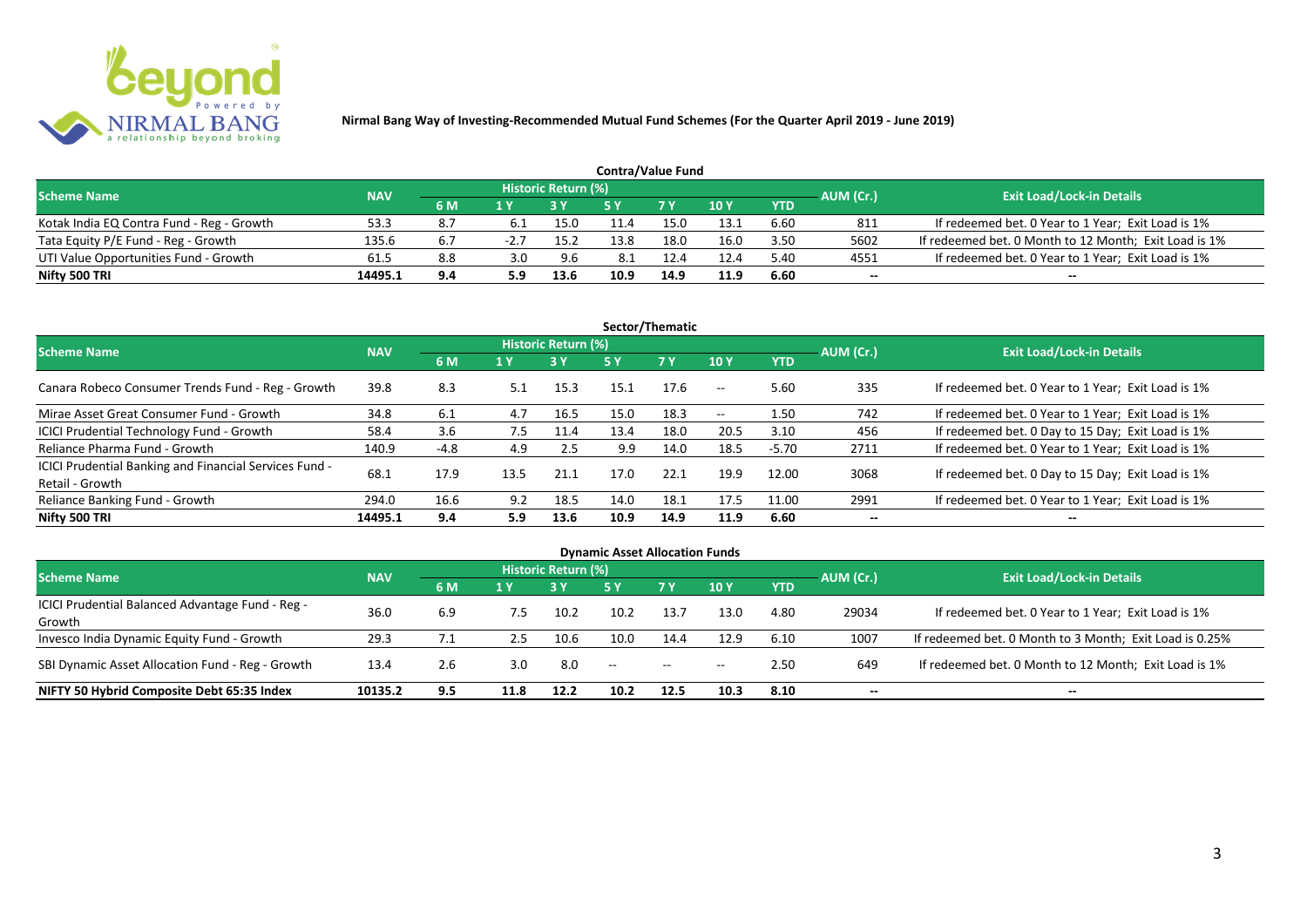

| <b>Hybrid Aggressive</b>                        |            |     |        |                     |       |               |            |            |           |                                                       |  |  |  |
|-------------------------------------------------|------------|-----|--------|---------------------|-------|---------------|------------|------------|-----------|-------------------------------------------------------|--|--|--|
| <b>Scheme Name</b>                              | <b>NAV</b> |     |        | Historic Return (%) |       |               |            |            | AUM (Cr.) | <b>Exit Load/Lock-in Details</b>                      |  |  |  |
|                                                 |            | 6 M | 1 Y    |                     | 5 Y   | 7 Y           | <b>10Y</b> | <b>YTD</b> |           |                                                       |  |  |  |
| HDFC Hybrid Equity Fund - Growth                | 54.7       | 8.5 | 6.8    | 10.1                |       | $\pm 1.6$     | 11.4       | 6.50       | 22665     | If redeemed bet. 0 Year to 1 Year; Exit Load is 1%    |  |  |  |
| ICICI Prudential Equity & Debt Fund - Growth    | 135.9      | 9.5 | 7.6    | 13.2                | 12.2  | 16.1          | 15.0       | 6.10       | 26129     | If redeemed bet. 0 Year to 1 Year; Exit Load is 1%    |  |  |  |
| Mirae Asset Hybrid - Equity Fund - Reg - Growth | 15.0       | 9.5 | 10.8   | 13.2                | $- -$ | $\sim$ $\sim$ | $- -$      | 7.40       | 1843      | If redeemed bet. 0 Year to 1 Year; Exit Load is 1%    |  |  |  |
| Reliance Equity Hybrid Fund - Growth            | 53.4       | 3.1 | $-2.1$ | 8.8                 | 10.4  | 13.7          | 13.1       | 1.10       | 11872     | If redeemed bet. 0 Month to 12 Month; Exit Load is 1% |  |  |  |
| Canara Robeco Equity Hybrid Fund - Growth       | 161.3      | 8.7 | 8.5    | 12.4                | 12.0  | 14.6          | 13.7       | 7.20       | 2242      | If redeemed bet. 0 Year to 1 Year; Exit Load is 1%    |  |  |  |
| NIFTY 50 Hybrid Composite Debt 65:35 Index      | 10135.2    | 9.5 | 11.8   | 12.2                | 10.2  | 12.5          | 10.3       | 8.10       | $- -$     |                                                       |  |  |  |
|                                                 |            |     |        |                     |       |               |            |            |           |                                                       |  |  |  |

| <b>Arbitrage Fund</b>                      |            |      |    |                            |     |     |     |            |           |                                                         |  |  |  |
|--------------------------------------------|------------|------|----|----------------------------|-----|-----|-----|------------|-----------|---------------------------------------------------------|--|--|--|
| <b>Scheme Name</b>                         | <b>NAV</b> |      |    | <b>Historic Return (%)</b> |     |     |     |            | AUM (Cr.) | <b>Exit Load/Lock-in Details</b>                        |  |  |  |
|                                            |            | 1 M. |    | 6 M                        |     | 2V  |     | <b>YTD</b> |           |                                                         |  |  |  |
| IDFC Arbitrage Fund - Reg - Growth         | 23.6       |      |    | 6.7                        | 6.6 |     | 6.2 | 7.00       | 3626      | If redeemed bet. 0 Month to 1 Month; Exit Load is 0.25% |  |  |  |
| Kotak Equity Arbitrage Fund - Reg - Growth | 26.8       |      | .b | 6.4                        | b.5 | b.4 | 6.3 | 6.70       | 12574     | If redeemed bet. 0 Day to 30 Day; Exit Load is 0.25%    |  |  |  |
| Reliance Arbitrage Fund - Growth           | 19.2       | 8.1  |    |                            | 5.6 |     | 6.4 | 7.00       | 8276      | If redeemed bet. 0 Month to 1 Month; Exit Load is 0.25% |  |  |  |

|                                          |            |       |       |                            |                          | <b>Equity Saver</b> |                          |            |                          |                                                       |
|------------------------------------------|------------|-------|-------|----------------------------|--------------------------|---------------------|--------------------------|------------|--------------------------|-------------------------------------------------------|
| <b>Scheme Name</b>                       | <b>NAV</b> |       |       | <b>Historic Return (%)</b> |                          |                     |                          |            | AUM (Cr.)                | <b>Exit Load/Lock-in Details</b>                      |
|                                          |            | 6 M   |       |                            |                          | <b>7Y</b>           | 10Y                      | <b>YTD</b> |                          |                                                       |
| Axis Equity Saver Fund - Reg - Growth    | 13.0       |       |       | 8.4                        | $\hspace{0.05cm} \ldots$ | $\sim$              | $ -$                     | 4.90       | 757                      | If redeemed bet. 0 Month to 12 Month; Exit Load is 1% |
| HDFC Equity Savings Fund - Growth        | 37.2       | 6.0   | 6.6   | 10.6                       | 8.3                      |                     | 9.8                      | 4.70       | 5614                     | If redeemed bet. 0 Year to 1 Year; Exit Load is 1%    |
| Kotak Equity Savings Fund - Reg - Growth | 14.4       | 4.8   | 6.2   | 8.4                        | --                       | $\sim$ $\sim$       | $- -$                    | 3.50       | 2193                     | If redeemed bet. 0 Year to 1 Year; Exit Load is 1%    |
| CRISIL Hybrid 50+50 - Moderate Index*    | $- -$      | $- -$ | $- -$ | $- -$                      |                          | $- -$               | $\overline{\phantom{a}}$ | $- -$      | $\overline{\phantom{a}}$ | $- -$                                                 |

| <b>Liquid Funds</b>                            |            |     |            |                            |     |             |            |                 |           |                                  |  |  |  |
|------------------------------------------------|------------|-----|------------|----------------------------|-----|-------------|------------|-----------------|-----------|----------------------------------|--|--|--|
| Scheme Name                                    | <b>NAV</b> |     |            | <b>Historic Return (%)</b> |     |             | <b>YTM</b> | Avg             | AUM (Cr.) | <b>Exit Load/Lock-in Details</b> |  |  |  |
|                                                |            | 1W  | <b>2 W</b> | 1 M'                       | 3 M | <b>71 Y</b> |            | <b>Maturity</b> |           |                                  |  |  |  |
| Axis Liquid Fund - Growth                      | 2092.7     | 7.0 |            |                            |     | 7.b         | 6.9        | 0.11            | 30460     | Nil                              |  |  |  |
| Franklin India Liquid Fund - Super IP - Growth | 2826.2     | 7.1 |            |                            |     |             | 7.4        | 0.09            | 9643      | Nil                              |  |  |  |
| Kotak Liquid Scheme - Reg - Growth             | 3822.3     | 7.1 |            |                            | 7.2 | 7.4         | 6.8        | 0.10            | 27577     | Nil                              |  |  |  |
| Reliance Liquid Fund - Growth                  | 4601.3     | 7.4 | 7.4        | 7.b                        |     | 7.6         | 7.3        | 0.13            | 34422     | Nil                              |  |  |  |
| UTI Liquid Cash Plan - Reg - Growth            | 3090.9     | 7.0 |            |                            |     |             | 7.0        | 0.12            | 36731     | Nil                              |  |  |  |
| <b>CRISIL Liquid Fund Index</b>                | $- -$      | 7.7 | 7.7        | 8.0                        | $-$ | $-$         | $- -$      | $- -$           | $- -$     | $\sim$                           |  |  |  |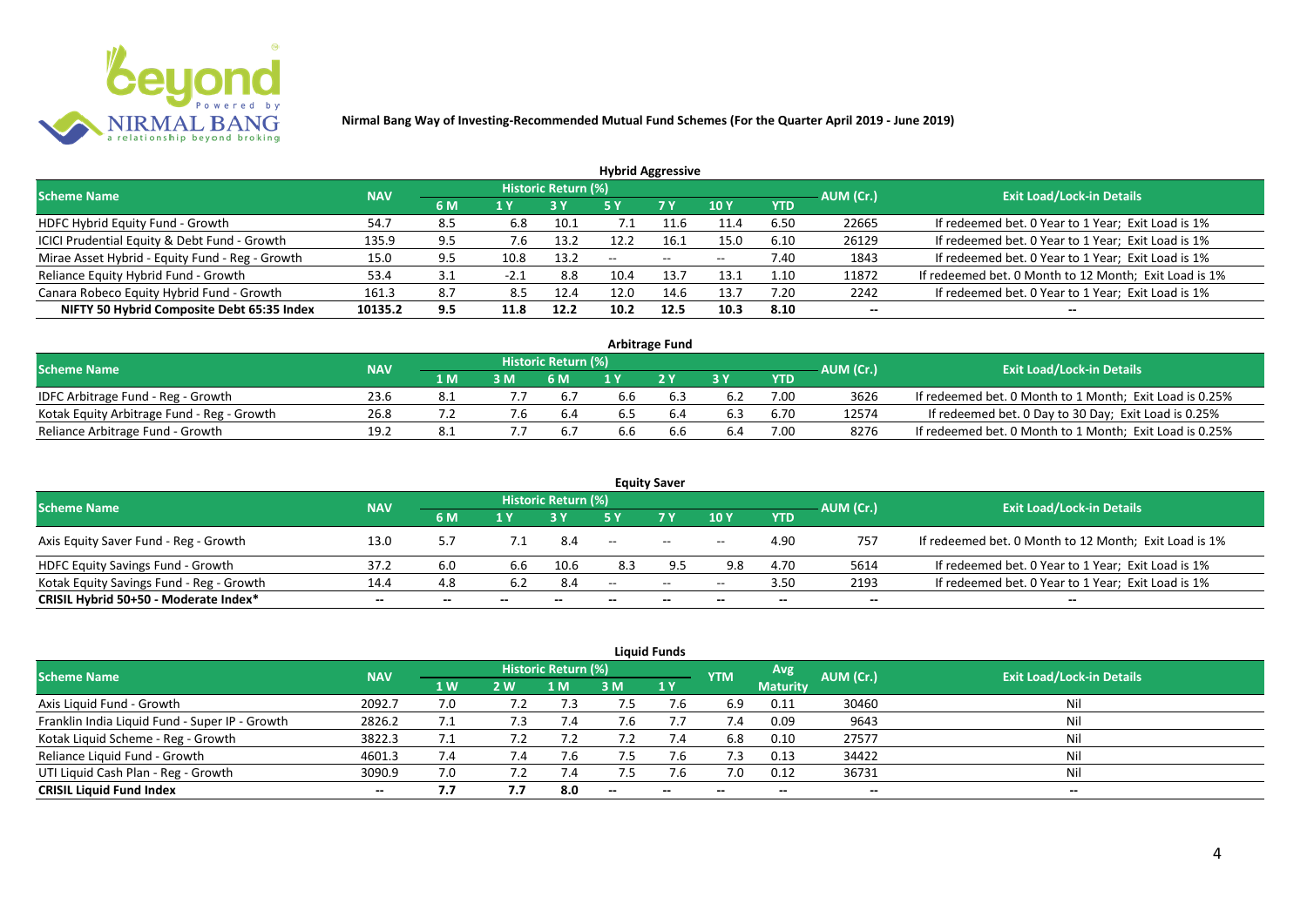

|                                                   |            |                |     |                            |                          | <b>Ultra Short Fund</b> |            |                          |           |                                  |
|---------------------------------------------------|------------|----------------|-----|----------------------------|--------------------------|-------------------------|------------|--------------------------|-----------|----------------------------------|
| <b>Scheme Name</b>                                | <b>NAV</b> |                |     | <b>Historic Return (%)</b> |                          |                         | <b>YTM</b> | Avg                      | AUM (Cr.) | <b>Exit Load/Lock-in Details</b> |
|                                                   |            | 1 <sub>M</sub> | 3 M | 6 M                        |                          | 3Y                      |            | <b>Maturity</b>          |           |                                  |
| Aditya Birla Sun Life Savings Fund - Reg - Growth | 375.0      | 10.8           | 9.1 | 9.0                        | 8.7                      | 8.0                     | 8.4        | 0.55                     | 15387     | Nil                              |
| HDFC Ultra Short Term Fund - Reg - Growth         | 10.6       | 9.6            | 8.7 | 8.5                        | $\overline{\phantom{a}}$ | $- -$                   |            | $\overline{\phantom{a}}$ | 6196      | Nil                              |
| IDFC Ultra Short Term Fund - Reg - Growth         | 10.8       | 10.4           | 8.9 | 8.6                        | $\overline{\phantom{a}}$ | $- -$                   |            | $-$                      | 2549      | Nil                              |
| Kotak Savings Fund - Reg - Growth                 | 30.4       | 10.0           | 8.5 | 8.4                        | 8.2                      | $7.5^{\circ}$           | 7.9        | 0.44                     | 12689     | Nil                              |
| SBI Magnum Ultra Short Duration Fund - Growth     | 4205.7     | 9.6            | 8.4 | 8.4                        | 8.4                      | 7.4                     | 7.5        | 0.40                     | 8143      | Nil                              |
| <b>NIFTY Ultra Short Duration Debt Index</b>      | 3841.1     | 9.9            | 8.5 | 8.5                        | 8.5                      | 7.7                     | $- -$      | $- -$                    | --        | $- -$                            |

| <b>Money Market Fund</b>                                   |            |      |       |                     |     |     |            |                 |           |                                  |  |  |  |
|------------------------------------------------------------|------------|------|-------|---------------------|-----|-----|------------|-----------------|-----------|----------------------------------|--|--|--|
| <b>Scheme Name</b>                                         | <b>NAV</b> |      |       | Historic Return (%) |     |     | <b>YTM</b> | Avg             | AUM (Cr.) | <b>Exit Load/Lock-in Details</b> |  |  |  |
|                                                            |            | 1 M  | 3M    | 6 M                 | 1 Y | 3Y  |            | <b>Maturity</b> |           |                                  |  |  |  |
| Aditya Birla Sun Life Money Manager Fund - Reg -<br>Growth | 254.2      | 10.7 | 9.0   | 8.6                 | 8.6 | 7.5 | 7.7        | 0.56            | 11363     | Nil                              |  |  |  |
| ICICI Prudential Money Market Fund - Reg - Growth          | 262.7      | 10.2 | 8.7   | -8.4                | 8.3 | 7.4 | 7.6        | $- -$           | 8992      | Nil                              |  |  |  |
| Reliance Money Market Fund - Growth                        | 2866.9     | 10.7 | 8.9   | 8.7                 | 8.6 | 7.4 | 7.7        | 0.41            | 3952      | Nil                              |  |  |  |
| UTI Money Market Fund - Reg - Growth                       | 2131.0     | 10.1 | 8.7   | 8.6                 | 8.5 | 7.4 | 7.8        | 0.50            | 4932      | Nil                              |  |  |  |
| <b>CRISIL Liquid Fund Index</b>                            | $- -$      | 8.0  | $- -$ |                     |     |     |            | --              | $- -$     | $- -$                            |  |  |  |

|                                                 |            |              |      |                            |     | <b>Short Term Fund</b> |            |                          |           |                                                      |
|-------------------------------------------------|------------|--------------|------|----------------------------|-----|------------------------|------------|--------------------------|-----------|------------------------------------------------------|
| <b>Scheme Name</b>                              | <b>NAV</b> |              |      | <b>Historic Return (%)</b> |     |                        | <b>YTM</b> | <b>Avg</b>               | AUM (Cr.) | <b>Exit Load/Lock-in Details</b>                     |
|                                                 |            | $\Lambda$ M/ | 3M   | <b>6 M</b>                 |     | <b>3Y</b>              |            | <b>Maturity</b>          |           |                                                      |
| Franklin India STIP - Growth                    | 4035.5     | 13.5         | 7.6  | 9.5                        | 9.9 |                        | 11.4       | 3.01                     | 13260     | If redeemed bet. 0 Year to 1 Year; Exit Load is 0.5% |
| HDFC Short Term Debt Fund - Growth              | 21.0       | 15.1         | 10.0 | 9.3                        | 9.1 |                        | -8.2       | $\overline{\phantom{a}}$ | 7956      | Nil                                                  |
| IDFC Bond Fund - Short Term Plan - Reg - Growth | 38.6       | 16.8         | 10.4 | 10.0                       | 9.6 | 7.3                    | 8.0        | $\sim$                   | 7525      | Nil                                                  |
| Kotak Bond Short Term Plan - Reg - Growth       | 35.4       |              | 10.7 | 9.9                        | ۹J  |                        |            | 2.67                     | 8703      | Nil                                                  |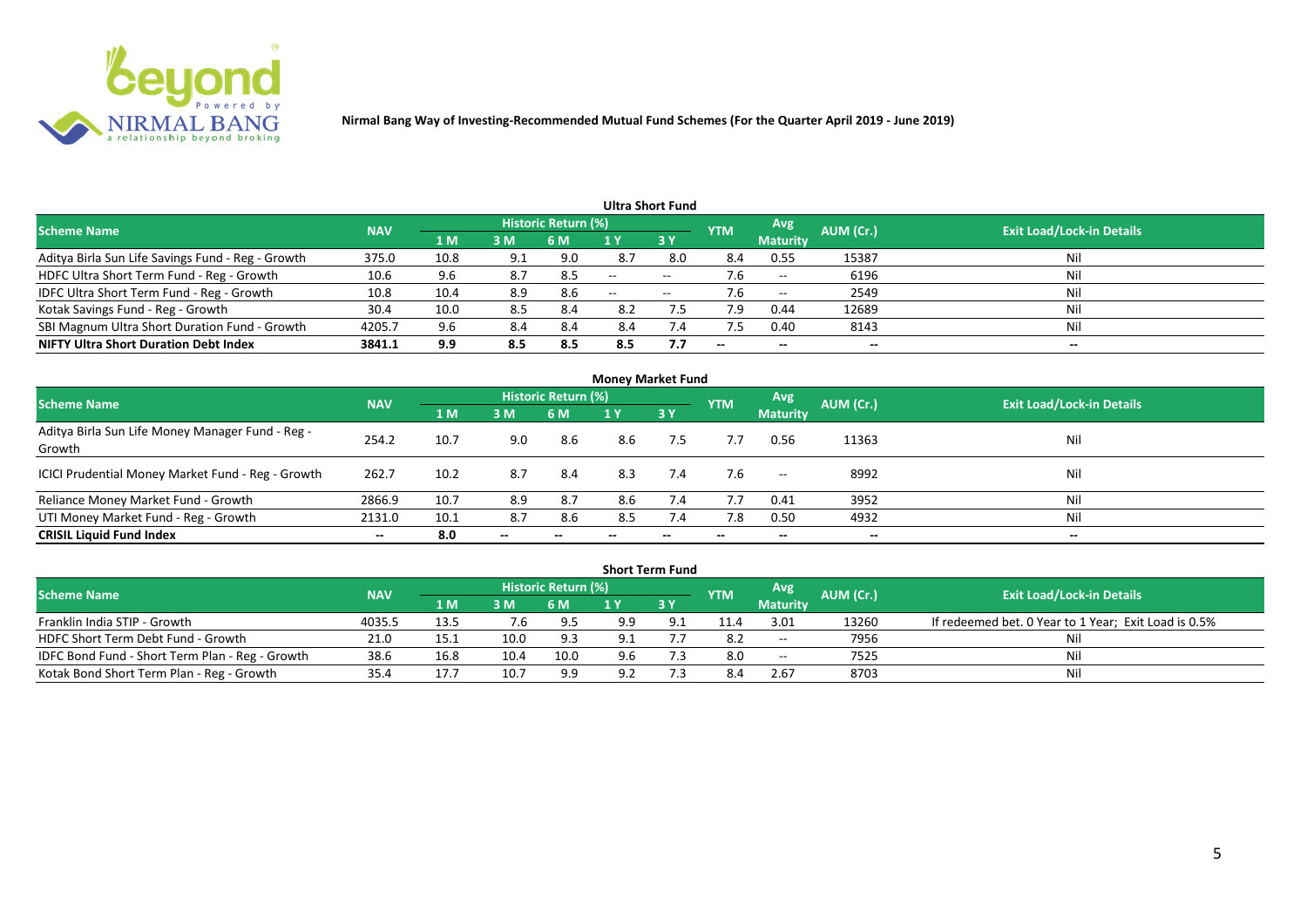

| <b>Low Duration Fund</b>                     |            |          |                |                     |        |      |            |                 |           |                                                                        |  |  |  |  |
|----------------------------------------------|------------|----------|----------------|---------------------|--------|------|------------|-----------------|-----------|------------------------------------------------------------------------|--|--|--|--|
| <b>Scheme Name</b>                           | <b>NAV</b> |          |                | Historic Return (%) |        |      | <b>YTM</b> | Avg             | AUM (Cr.) | <b>Exit Load/Lock-in Details</b>                                       |  |  |  |  |
|                                              |            | 1 M      | 3 <sub>N</sub> | 6 M                 |        | 73 Y |            | <b>Maturity</b> |           |                                                                        |  |  |  |  |
| DSP Low Duration Fund - Reg - Growth         | 13.5       | $-11.9$  | 0.1            | 4.7                 | 6.4    | 6.8  |            | $- -$           | 2601      | Nil                                                                    |  |  |  |  |
| Franklin India Low Duration Fund - Growth    | 21.9       |          | 6.8            | 8.3                 | 8.9    |      | 10.5       | 1.13            | 7107      | If redeemed bet. 0 Months to 3 Months; Exit Load is 0.5%               |  |  |  |  |
| <b>IDFC Low Duration Fund - Reg - Growth</b> | 26.9       | 11.8     |                | 8.7                 | 8.5    |      |            | $- -$           | 3571      | Nil                                                                    |  |  |  |  |
| UTI Treasury Advantage Fund - Reg - Growth   | 2285.5     | $-138.3$ | $-42.3$        | $-18.1$             | $-5.4$ |      | 9.2        | 0.55            |           | 5220 If redeemed bet. 0 Month to 3 Month; Exit Load is 3%, If redeemed |  |  |  |  |

| <b>Banking &amp; PSU Bond Funds</b>            |            |      |         |                     |      |    |            |                 |           |                                  |  |  |  |  |
|------------------------------------------------|------------|------|---------|---------------------|------|----|------------|-----------------|-----------|----------------------------------|--|--|--|--|
| <b>Scheme Name</b>                             | <b>NAV</b> |      |         | Historic Return (%) |      |    | <b>YTM</b> | Avg             | AUM (Cr.) | <b>Exit Load/Lock-in Details</b> |  |  |  |  |
|                                                |            | 1 M  | 3M      | 6 M                 |      | 3Y |            | <b>Maturity</b> |           |                                  |  |  |  |  |
| HDFC Banking and PSU Debt Fund - Reg - Growth  | 15.3       | 18.4 | 11.5    | 10.2                |      |    | 8.7        | $- -$           | 3123      |                                  |  |  |  |  |
| Kotak Banking and PSU Debt Fund - Reg - Growth | 43.1       | 23.0 | 12.8    | 11.1                | 10.4 |    | 8.5        | 4.24            | 1432      |                                  |  |  |  |  |
| UTI Banking & PSU Debt Fund - Reg - Growth     |            | 19.8 | $-14.6$ | $-7.6$              |      |    |            | 1.82            | 200       | Nil                              |  |  |  |  |

|                                             |            |      |      |                     | <b>Corporate Bond Funds</b> |      |            |                 |                  |                                  |
|---------------------------------------------|------------|------|------|---------------------|-----------------------------|------|------------|-----------------|------------------|----------------------------------|
| <b>Scheme Name</b>                          | <b>NAV</b> |      |      | Historic Return (%) |                             |      | <b>YTM</b> | Avg             | <b>AUM (Cr.)</b> | <b>Exit Load/Lock-in Details</b> |
|                                             |            | 1 M  | 3 M  | 6 M                 |                             | 73 Y |            | <b>Maturity</b> |                  |                                  |
| Franklin India Corporate Debt Fund - Growth | 66.7       | 11.5 |      | 9.3                 | 9.2                         | 8.4  | 9.9        | 4.22            | 909              | Nil                              |
| HDFC Corporate Bond Fund - Growth           | 21.2       | 20.3 | 12.8 | 11.2                | 10.3                        | 8.2  | 8.3        | $- -$           | 12321            | Nil                              |
| Kotak Corporate Bond Fund - Std - Growth    | 2513.7     | 14.9 | 10.6 | 10.0                |                             |      | 8.2        | 1.04            | 1637             | Nil                              |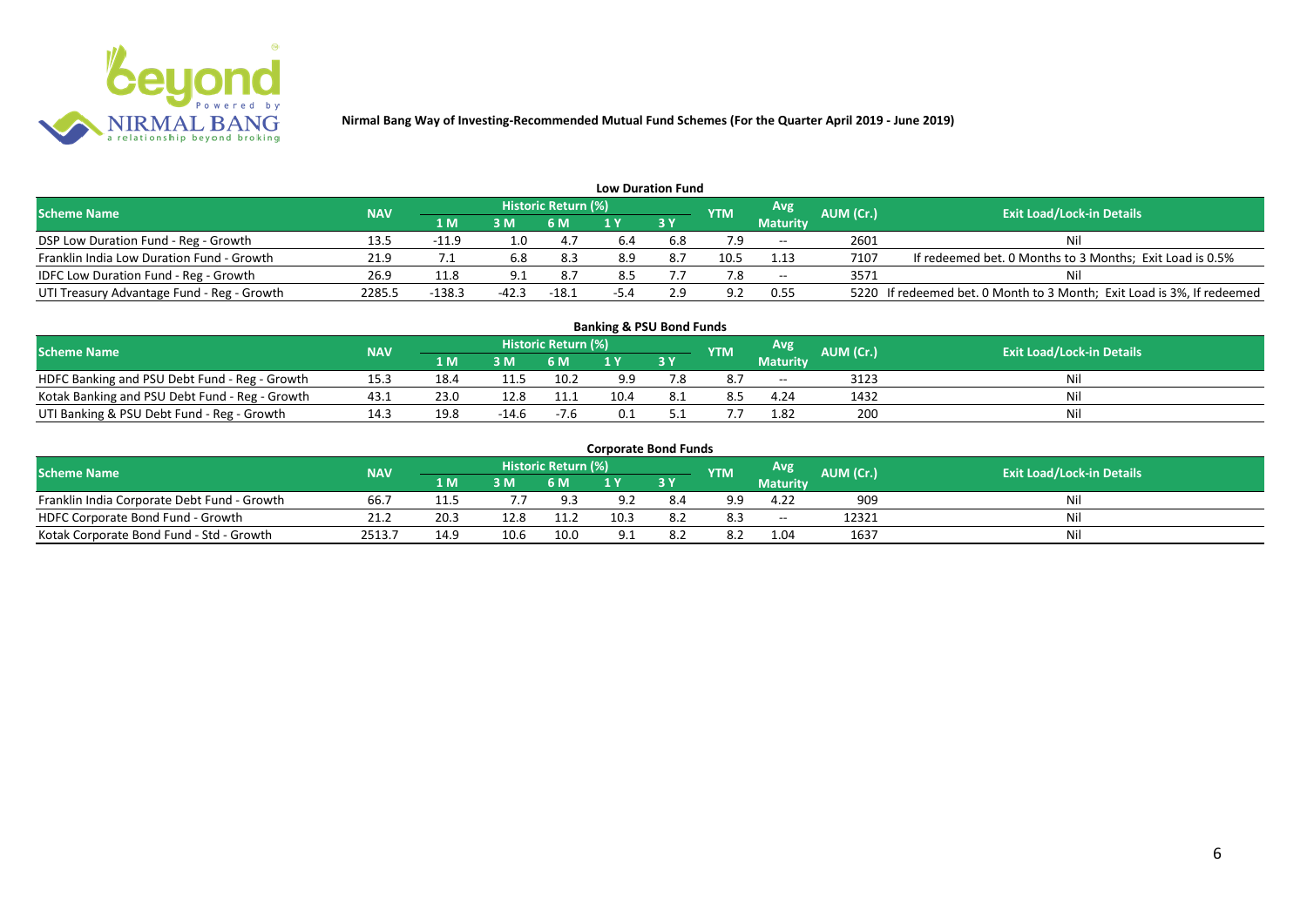

| Credit Risk Funds                         |            |      |        |                            |     |           |            |                          |           |                                                                       |  |  |  |
|-------------------------------------------|------------|------|--------|----------------------------|-----|-----------|------------|--------------------------|-----------|-----------------------------------------------------------------------|--|--|--|
| <b>Scheme Name</b>                        | <b>NAV</b> |      |        | <b>Historic Return (%)</b> |     |           | <b>YTM</b> | <b>Avg</b>               | AUM (Cr.) | <b>Exit Load/Lock-in Details</b>                                      |  |  |  |
|                                           |            | 1 M  | 3M     | 6 M                        |     | <b>3Y</b> |            | <b>Maturity</b>          |           |                                                                       |  |  |  |
|                                           |            |      |        |                            |     |           |            |                          |           | If redeemed bet. 0 Month to 12 Month; Exit Load is 3%, If             |  |  |  |
| Franklin India Credit Risk Fund - Growth  | 19.7       | 15.0 | 6.5    | 8.5                        | 9.2 | 8.6       | 11.4       | 3.38                     |           | 7229 redeemed bet. 12 Month to 24 Month; Exit Load is 2%, If redeemed |  |  |  |
|                                           |            |      |        |                            |     |           |            |                          |           | bet. 24 Month to 36 Month; Exit Load is 1%                            |  |  |  |
| HDFC Credit Risk Debt Fund - Reg - Growth | 15.5       | 14.9 | 10.1   | 8.3                        | 8.3 | 7.4       | 9.9        | $\hspace{0.05cm} \ldots$ | 15416     | If redeemed bet. 0 Month to 12 Month; Exit Load is 1%, If             |  |  |  |
|                                           |            |      |        |                            |     |           |            |                          |           | redeemed bet. 12 Month to 18 Month; Exit Load is 0.5%                 |  |  |  |
| Reliance Credit Risk Fund - Growth        | 25.4       | 12.6 | $-3.0$ | 2.6                        | 5.1 | 6.5       | 11.5       | 1.98                     | 9292      | If redeemed bet. 0 Month to 12 Month; Exit Load is 1%                 |  |  |  |
|                                           |            |      |        |                            |     |           |            |                          |           | If redeemed bet. 0 Month to 12 Month; Exit Load is 3%, If             |  |  |  |
| SBI Credit Risk Fund - Growth             | 29.9       | 14.7 | 4.4    | 6.2                        | 7.4 | 7.2       | 12.0       | 2.61                     | 5407      | redeemed bet. 12 Month to 24 Month; Exit Load is 1.5%, If             |  |  |  |
|                                           |            |      |        |                            |     |           |            |                          |           | redeemed bet. 24 Month to 36 Month; Exit Load is 0.75%                |  |  |  |

| <b>Dynamic Bond Fund</b>                        |            |      |       |                            |     |       |            |                 |           |                                                         |  |  |  |  |
|-------------------------------------------------|------------|------|-------|----------------------------|-----|-------|------------|-----------------|-----------|---------------------------------------------------------|--|--|--|--|
| <b>Scheme Name</b>                              | <b>NAV</b> |      |       | <b>Historic Return (%)</b> |     |       | <b>YTM</b> | Avg             | AUM (Cr.) | <b>Exit Load/Lock-in Details</b>                        |  |  |  |  |
|                                                 |            | 1 M  | 3M    | 6 M                        |     | 3Y    |            | <b>Maturity</b> |           |                                                         |  |  |  |  |
| Axis Dynamic Bond Fund - Growth                 | 19.5       | 34.9 | 18.3  | 12.9                       |     | 8.0   | 8.6        | 6.80            | 135       | Nil                                                     |  |  |  |  |
| ICICI Prudential All Seasons Bond Fund - Growth | 23.6       | 22.1 | 14.3  | 10.8                       | 9.7 | 8.9   | 8.7        | 4.74            | 2647      | If redeemed bet. 0 Month to 1 Month; Exit Load is 0.25% |  |  |  |  |
| IDFC D B F - Reg - Growth (Re-Launched)         | 22.9       | 33.7 | 18.0  | 11.4                       |     |       | 8.3        | 8.16            | 1919      | Nil                                                     |  |  |  |  |
| Kotak Dynamic Bond Fund - Reg - Growth          | 24.9       | 30.0 | 15.9  | 13.3                       |     | 9.1   | 8.7        | 5.60            | 597       | Nil                                                     |  |  |  |  |
| CRISIL Corporate Bond Composite Index*          | $- -$      | --   | $- -$ |                            |     | $- -$ | $-$        | --              | --        | $- -$                                                   |  |  |  |  |

|                                                 |            |      |      |                     |      | <b>Gilt Funds</b> |            |                 |           |                                                     |
|-------------------------------------------------|------------|------|------|---------------------|------|-------------------|------------|-----------------|-----------|-----------------------------------------------------|
| <b>Scheme Name</b>                              | <b>NAV</b> |      |      | Historic Return (%) |      |                   | <b>YTM</b> | <b>Avg</b>      | AUM (Cr.) | <b>Exit Load/Lock-in Details</b>                    |
|                                                 |            | 1 M  | 3M   | 6 M                 |      | <b>Z3V</b>        |            | <b>Maturity</b> |           |                                                     |
| IDFC G Sec Fund - Invt Plan - Reg - Growth (Re- | 23.0       | 38.4 | 23.9 | 14.8                | 14.7 |                   | 8.2        | $-$             | 372       | Nil                                                 |
| launched)                                       |            |      |      |                     |      |                   |            |                 |           |                                                     |
| Reliance Gilt Securities Fund - Growth          | 25.8       | 38.9 | 21.9 | 14.1                | 14.2 |                   | 7.8        | 9.01            | 962       | If redeemed bet. 0 Day to 7 Day; Exit Load is 0.25% |
| UTI Gilt Fund - Growth                          | 42.2       | 32.2 | 19.9 | 13.4                |      |                   |            | 5.42            | 475       | Nil                                                 |